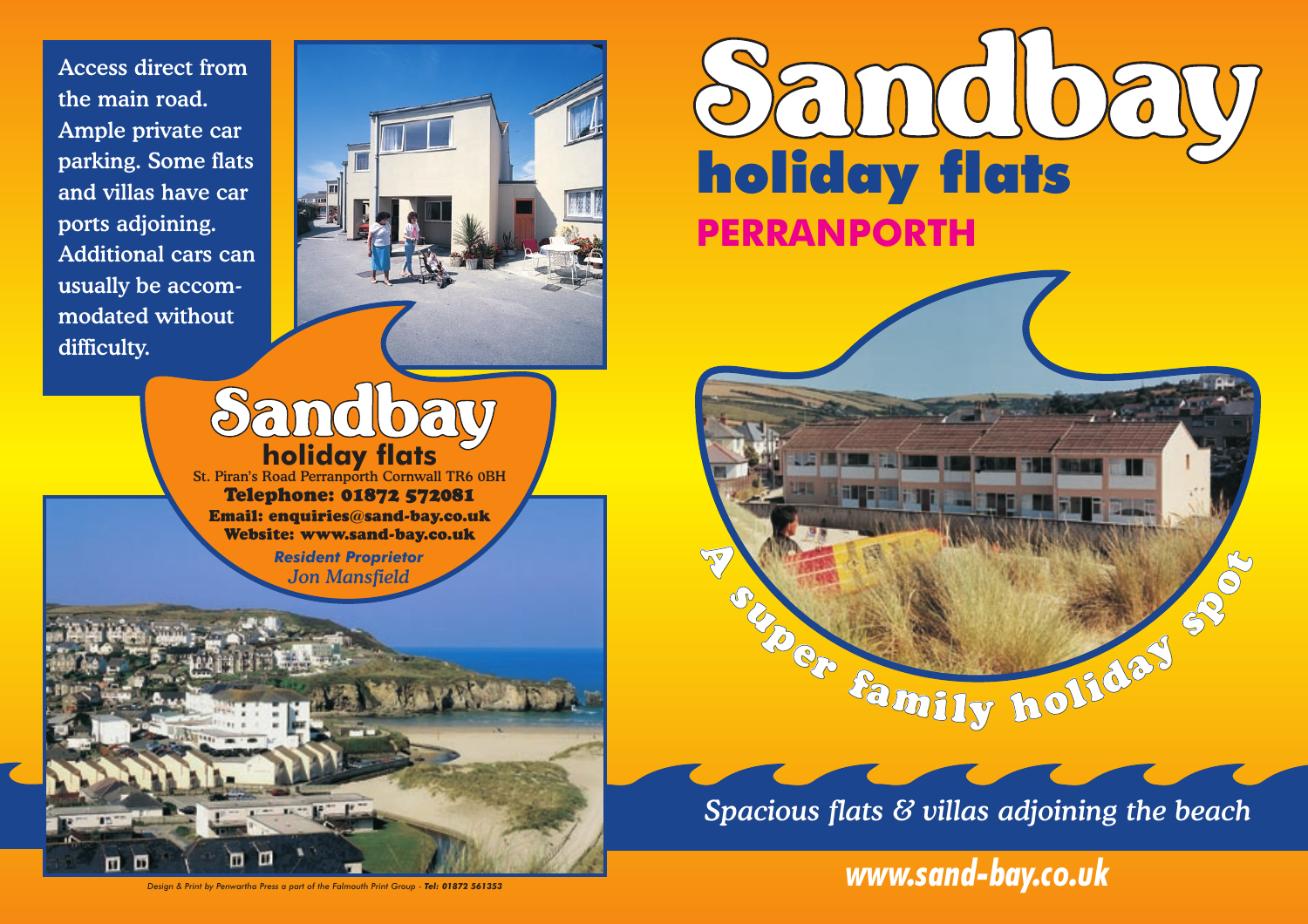#### PERRANPORTH

Situated on the north coast of Cornwall, some 9 miles south-west of Newquay. The village, which has its origin in the long-since extinct mining industry, stands at the edge of one of the finest beaches in Cornwall. There are three miles of lovely, easily accessible sands affording excellent sea bathing and surfing facilities. The centre of the village offers a wide range of shops, restaurants, cafes and pubs. Other facilities very close by include an excellent 18-hole golf course, grass and hard tennis courts, a children's boating lake and a mini golf course.

#### SAND BAY HOLIDAY FLATS

A private complex of flats and villas completed in 1976. Being positioned between the main road and the beach, there is direct access to the sands. Located at the edge of the village, the shops, etc., are only a short walk away over flat, level ground.

The coin-operated launderette is available for our visitors'use as is the payphone; both are on-site.

#### DISTANCES FROM PERRANPORTH

| miles        | miles      |
|--------------|------------|
| Padstow 20   | Penzance25 |
| Newquay9     |            |
|              |            |
| Land's End34 |            |



### *All Properties . . .*

- the tariff charge is inclusive of all costs, except electricity, which is supplied via  $\mathcal{L}$  meter.
- all you need to supply is your own bed linen and towels. Bed linen can be hired - see tariff.
- Iron, ironing-board, hoover, etc., are included.
- adequate cutlery, crockery, cooking utensils, etc., to satisfy the needs of the maximum persons permitted.
- all the double beds are 4'6" wide. All singles are 3'0" as are most of the bunks.
- most of the properties have Night Store heaters which are available from November lst to May 31st.
- in the description opposite, a property shown as accommodating 6/8 persons indicates that it contains permanent bedding for 6 persons but two further beds can be obtained by converting the studio couch or bed settee in the living room.

#### **No. 19 (6/8 persons)**

Two bedrooms, one double and one with double  $+$ twins. Large open plan kitchen, lounge (bed-settee). Separate toilet with wash hand basin. Separate bath and shower.

#### **Ground Floor Flat (4 persons)**

Situated behind owners flat, this comfortable flat contains an entrance hall leading from which are two bedrooms (one double, the other twin singles), and a living room with, adjoining the dining area, a fully equipped galley style kitchen. Bathroom/toilet contains both full size bath and shower. Views from this flat are limited.

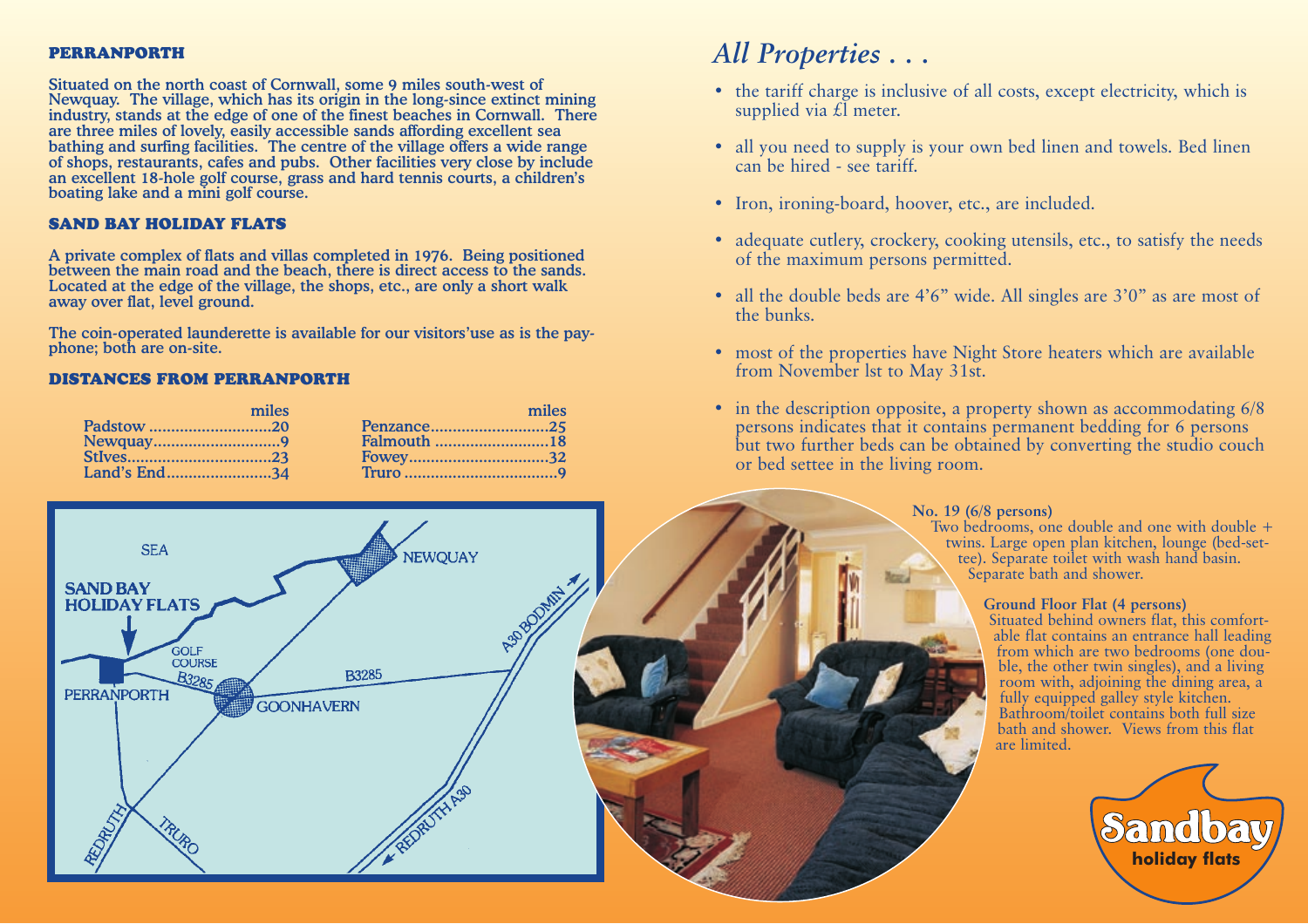#### **First Floor Flat (4 persons)**

Located over the archway leading to the other flats and Villas this flat contains a spacious kitchen, two bedrooms, (one double, the other twin singles), living room and fully fitted bathroom/toilet containing both full size bath and shower. The living room has restricted views of the beach and sea.

#### **Ground Floor Flats (6/8 persons)**

The overall floor space in these properties is greater than in those above. The entrance hall gives access to kitchen, living room and two bedrooms, one with a double bed and the other twin singles. Additionally, there is a set of bunks, usually with the double bedded room. A bed settee in the living room converts to add an additional double bed. Fully fitted bathroom, all with bath and shower. Fine views over the sands and the sea.

**First Floor Flats (6/8 persons)** Exactly as for the Ground Floor Flats (6/8 persons), save that access is obtained from an outside staircase leading to an external balcony.

> **please use the booking form provided or why not visit our website at . .**

*www.sand-bay.co.uk*

**First Floor Flat (8/10 persons)**

The same as the First Floor Flats (6/8 persons), but with the added benefit of a third bedroom containing double bed.

#### **Villas (6/8 persons)**

Similar to town houses, these properties have access through the kitchen to a spacious living room from which an open staircase leads to the first floor. Leading off from the landing are two bedrooms (one twin, one double with bunks). In the combined toilet/bathroom all have full-size baths and showers. Bed settee in living room converts to an extra double bed if required. From the ground floor windows and the first floor balcony, a good view over the beach to the dunes is obtained.

*Comfortable spacious & clean holiday accommodation . . .*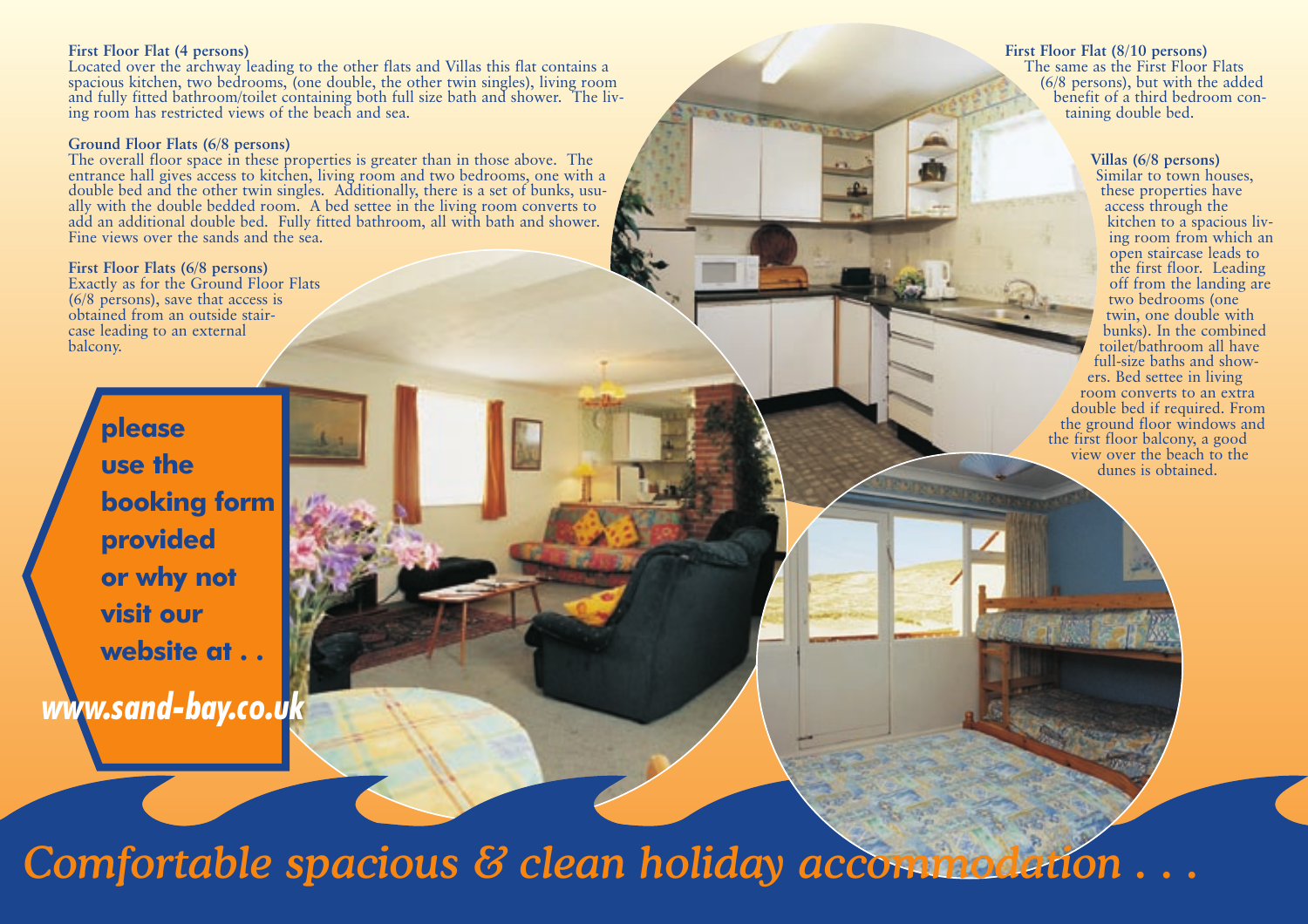#### OUT OF SEASON . . . . . . .

during these months Cornwall's climate is particularly mild. Empty beaches and little traffic on the roads, have you considered how pleasant a break at this time of the year can be?

Here are some of the features we can offer: -

Midweek bookings to suit your needs accepted.

Minimum period of 3 days acceptable. Maximum as long as you like.

#### Open at Christmas and New Year

Special reductions for a group booking involving more than five of our properties.

Please ring us and we will be happy to discuss rates and terms with you.

TRURO (01872) 572081



# tariff/booking form

#### Composition of Party (see over)

| Mr/Mrs/Miss | <b>Name</b> | A Age of<br>if adult children | <b>Address</b> |
|-------------|-------------|-------------------------------|----------------|
|             |             |                               |                |
|             |             |                               |                |
|             |             |                               |                |
|             |             |                               |                |
|             |             |                               |                |
|             |             |                               |                |
|             |             |                               |                |
|             |             |                               |                |
|             |             |                               |                |
|             |             |                               |                |